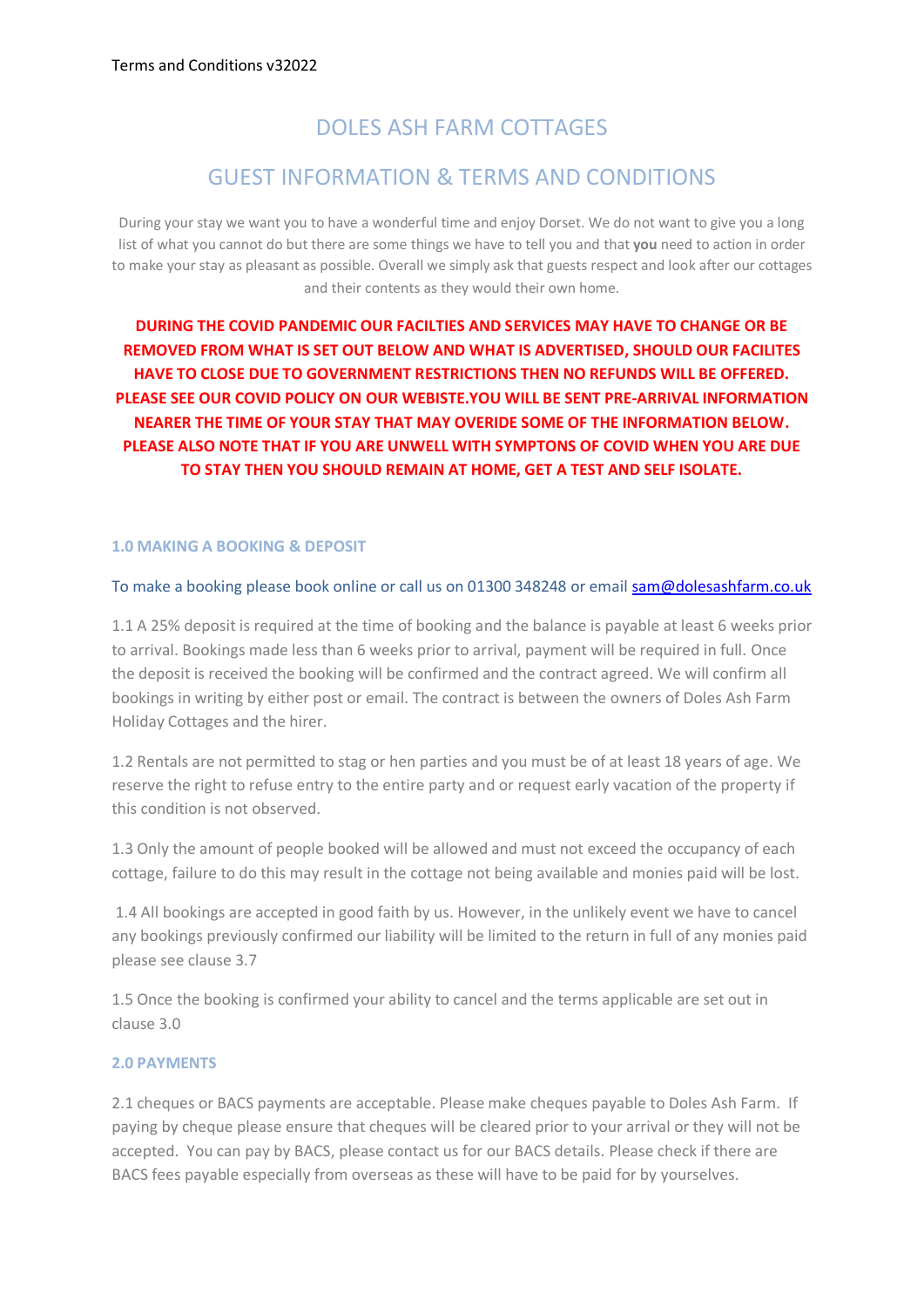## **3.0 CANCELLATION TERMS**

3.1 It is your responsibility to have adequate **holiday insurance** to cover any loss you may suffer as a result of the cancellation of your stay. If you choose not to take out holiday insurance, then you need to accept any loss you may incur.

3.2 Should you wish to cancel please make any cancellations by telephone and then confirm in writing asap.

3.3 Once your booking is confirmed (ie deposit paid) the dates of your stay are not transferrable

3.4 Your inability or disclination to travel and stay for any reason such as (but not limited to) COVID, illness, self-isolation, quarantine, work circumstances, family emergencies etc does not give you the right to cancel and receive a refund, our terms are set out in clause 3.5 and 3.6 and 3.7. COVID is a known risk and we strongly recommend you take out holiday insurance. Refunds will not be given to group bookings of more than 1 household should you wish to cancel due to government imposing household or number restrictions (such as rule of 6 or no mixing)

## **3.5 For cancellations by you more than 6 weeks (42 days) prior to your arrival**

If we can re-let the cottage under the same terms (price) then we will refund your deposit less an a booking fee of £85 (this fee covers our admin costs, accounting fees and the cost of re-advertising). If we are unable to re-let the cottage for the dates of your stay then you will not be entitled to a return of your deposit.

## **3.6 For cancellations by you less than 6 weeks (42 days) prior to your arrival**

You will be liable to pay the balance (if you have not already paid it). Should we be able to re-let the cottage under the same terms (price) then we will refund all monies paid you less a booking fee of £85. If we are unable to re-let the cottage for the dates of your stay you will be only entitled to a nominal refund to cover the costs that we would have saved by not letting it. The exact amount depends on length of stay and size of cottage but it will be between £50 for small properties- £100 for larger properties.

## **3.7 Cancellation by us :-**

1. We reserve the right, in the interests of safety or any other reason beyond our control (Force Majeure Eevnt) to cancel your booking or alter arrangements made for you ( for example through acts of God, floods, fire, etc) In this unlikely event our liability is limited to return monies paid to you in full.

2. Should our cottages not be available due to the COVID pandemic or national emergency that has resulted in our closure by the British Government we will contact you asap and a full refund be given. Should you need to cancel due to COVID government travel restrictions /local lockdowns imposed at your given address then you will be **refunded in full or offered to transfer dates**. Please note that we have to follow any guidelines set by the government and that during the COVID pandemic these can change frequently, should any guests who stay with us not follow the guidelines then they will be asked to leave.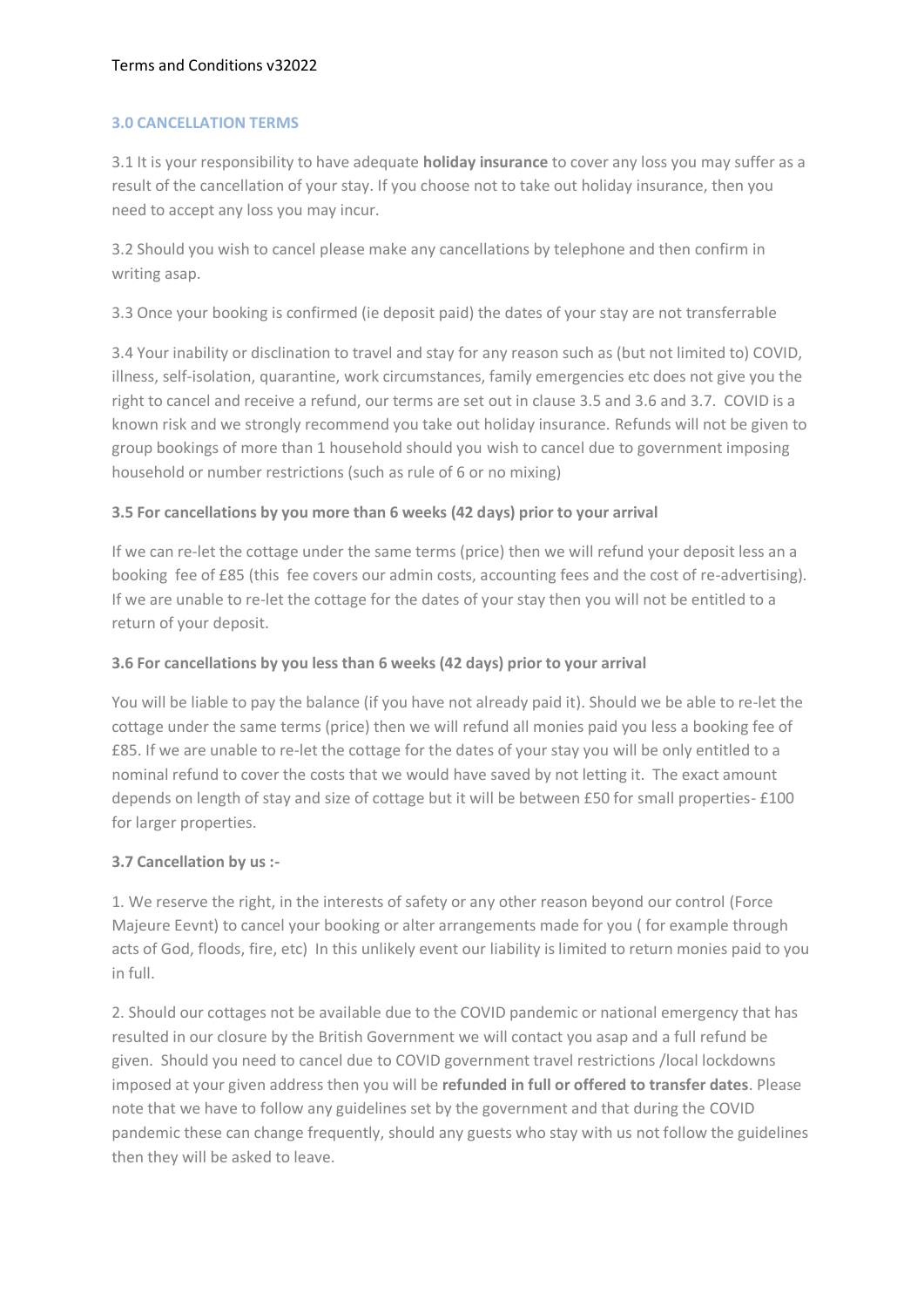## **4.0 HIRING TERMS & LIABILITES**

4.1 All descriptions are written in good faith, the properties may vary slightly from the website as these are used for illustrative purposes only, however this is largely due to upgrading and decorating.

4.2 We will not be liable to you for any issues and non-availability of our services, facilities and amenities which may be altered or withdrawn. We will notify you if there are any changes that may alter your experience or impact your booking. We will seek to rectify any issues as soon as we can.

4.3 We reserve the right to enter cottages for urgent maintenance works.

4.4 We accept no responsibility or liability for any loss or damages to the hirer's possessions or cars. You must take all necessary steps to safeguard yourselves and your property. We shall not be held liable for accidents or injuries to you or your party on our property unless caused by our negligence.

4.5 Any breakages or damage must be reported to us and paid for if requested to do so.

4.6 Night lanterns, fireworks and candles are forbidden

4.7 You may charge personal electronic devices at the cottages but for anything else you must get in touch with us. Please note that we have no EV charging points and we cannot allow cars to be charged by cable from the cottages

4.8 If you wish to have any third-party service at the site or cottage during your stay such as catering, treatments, swimming lessons for example then you must obtain our written permission and we must see third party's liability insurance. During the COVID pandemic, no visitors or 3<sup>rd</sup> party services will be allowed.

4.9 We are not a party venue and are suited to guests who are looking for a quiet retreat. Please respect your neighbours with noise and no visitors to cottages after 10pm. Anti-social behaviour will not be tolerated.

For our privacy policy please visit our website **http://www.dolesashfarm.co.uk/privacy-policy/**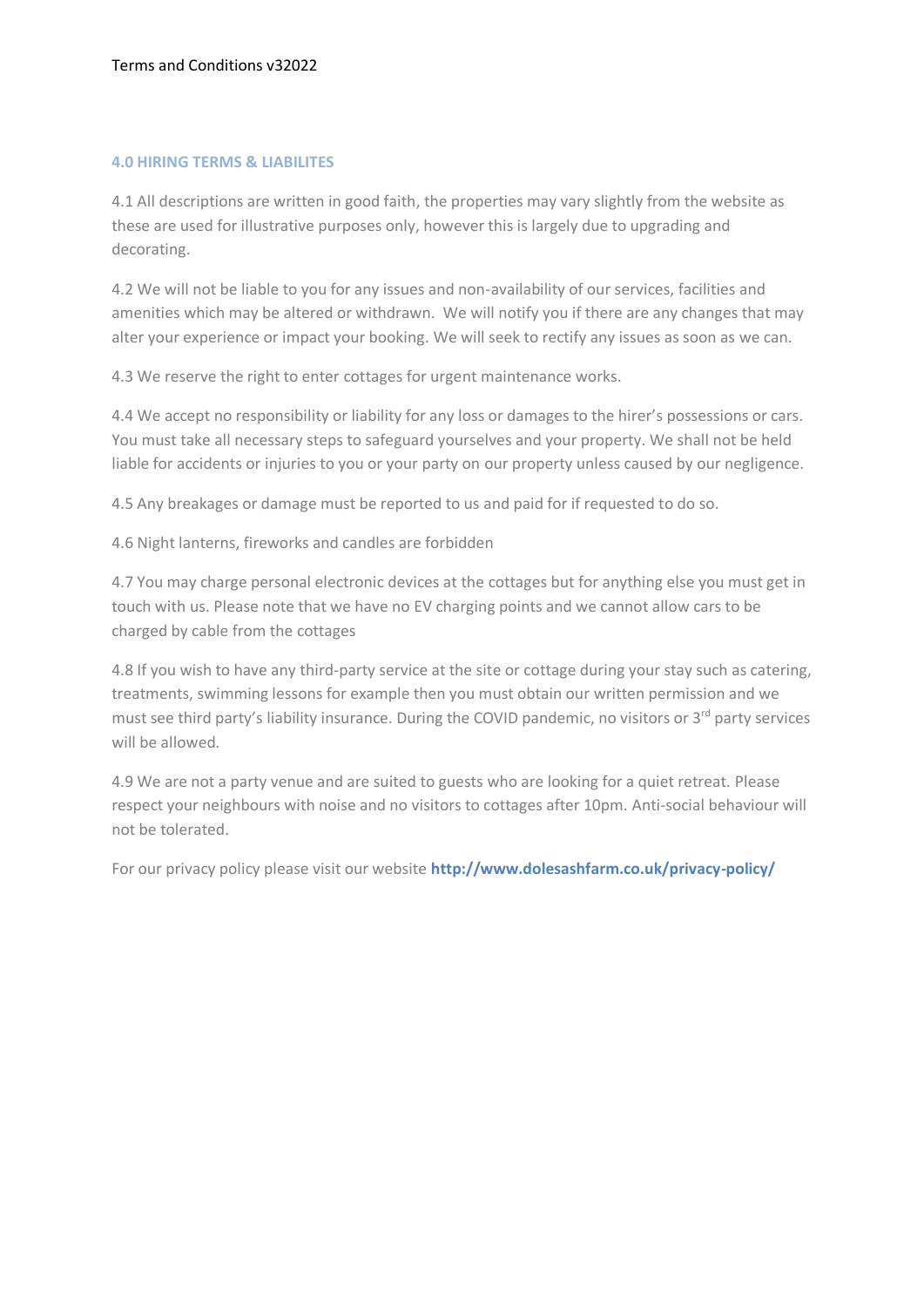## **THE BELOW SERVICES/ INFORMATION IS SUBJECT TO CHANGE UNTIL THE CURRENT PANDEMIC IS OVER. PRE-ARRIVAL INFORMATION WILL BE SENT CLOSER TO THE TIME OF YOUR ARRVIAL.**

#### **ARRIVAL & DEPARTURE**

Please call us on our home number when you have arrived. Your cottage will be left open for you with the keys on the table.

Please use post code **DT2 7RE** for sat navs. Should you require full directions please visit our website.

Arrival time is any time after **3.30pm** and before 10.00pm. On arrival, please park your car in the designated guest parking area and walk into the courtyard of the complex. Please go to the green stable door of the farmhouse (ring doorbell) and we will welcome you and give you your key.

Departure time is **10.00am.** Please leave the cottage in a clean and tidy condition with rubbish removed and dishes/glasses put away.

## **PARKING**

When you arrive you can unload you car outside your cottage in the courtyard area, after this (for the safety of all) we ask that you park your car in the designated guest car park which is just outside the courtyard.

## **GROCERIES**

There is a large Tesco and Waitrose Supermarkets in Dorchester and a Sainsbury's in Sherborne. All these supermarkets deliver to the cottages, please give post code DT2 7RE and Doles Ash Farm Holiday Cottages. Should you wish to order a delivery of groceries, please arrange for them to arrive after you, we cannot accept deliveries on your behalf. In the village there is a small store with basic essentials such as milk and bread.

## **SUPPLIES**

We provide you with a pint of milk, tea, coffee, toilet rolls, dish cloth, washing up liquid , dishwasher tablet, this is to get you through the first couple of nights!

## **DOGS**

All dogs must be pre-booked. There are plenty of local footpaths for walking. Dogs must be kept on the lead whilst in the grounds of the complex. Please do not allow dogs on any furniture and beds and please bring your own dog bedding and towels. Dogs are not to be left unattended in the cottages and they must be housetrained. The cottages are close together and set around a courtyard so may not be suitable to dogs of a nervous nature.

**Sorry, we do not accept puppies and we do not accept any other pets.**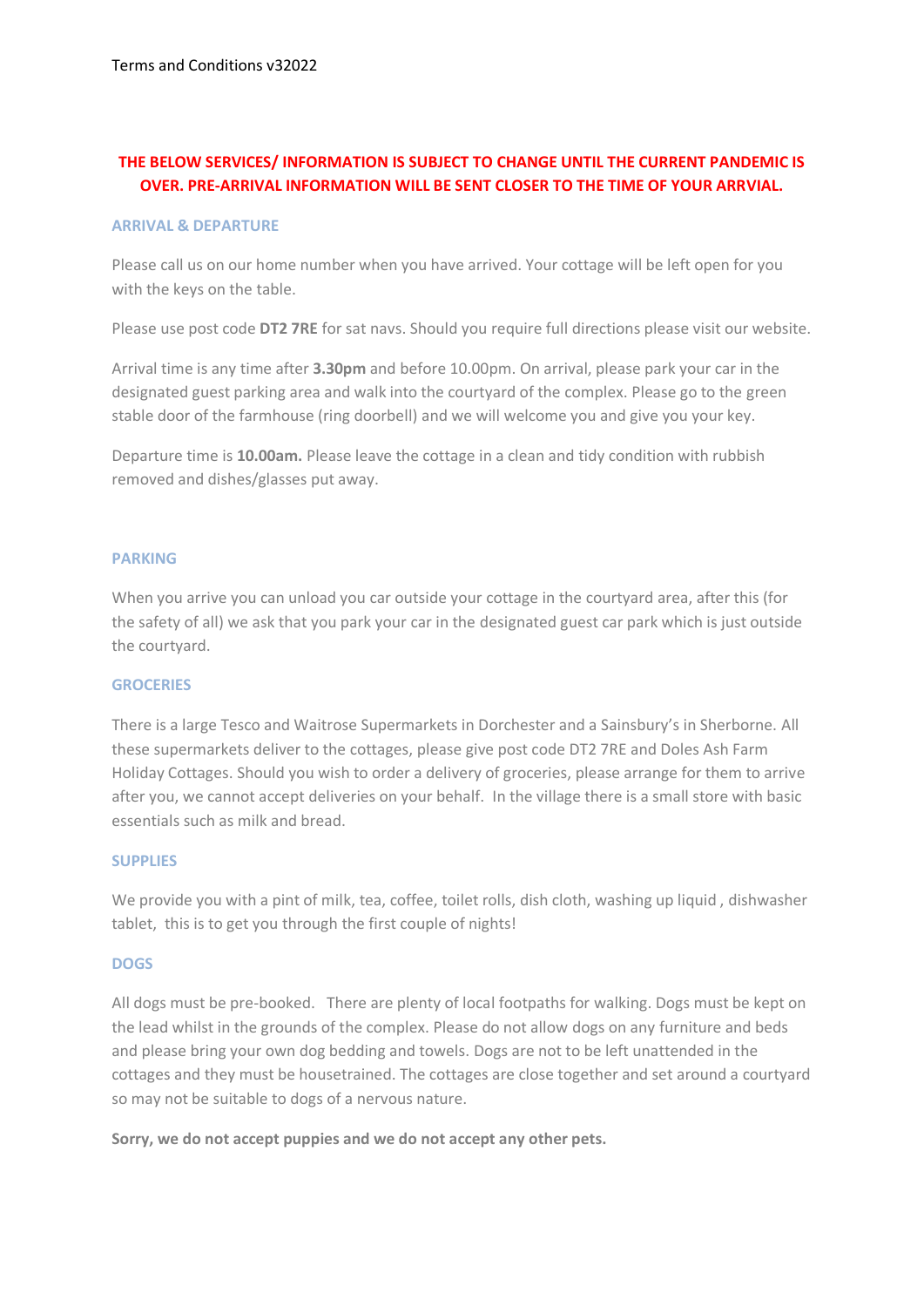## Terms and Conditions v32022

## **WIFI**

We offer FREE wifi for general surfing of the internet and emailing. As we are in a rural area, there is no fast broadband service and our broadband will not support heavy usage. The wifi is not to be used for any illegal purposes.

#### **SMOKING**

Smoking is not permitted in any of the cottages. Candles and fireworks are also not permitted in or around the cottages. We provide log fires and ask that you do not leave them unattended.

## **BED LINEN & TOWELS**

The beds are made up for you on arrival and we provide a bath towel and hand towel for each guest. **Please bring extra towels for swimming pool and the beach, cottage towels must not be taken into the pool area.** 

## **FACILITES**

#### **Swimming Pool**

The swimming pool is FREE to use for residents of the complex only and is currently available for private booked swim slots (this could be subject to change). **We are sorry but no visitors are allowed in the pool.**

The swimming pool is **NOT supervised** and you use the pool entirely at your own risk. The key for the pool will be given on arrival to a responsible adult and must be signed for. For the safety of all guests, the door to the pool must remain closed at all times even in the summer.

## **Please bring your own towels to use for the swimming pool.**

Children under 16 must be accompanied by an adult at all times.

#### **Games Room**

The games room is located through the playing field behind the cottages. In the games rooms you will find a selection of books and games along with table football, table tennis and a pool table. The games room is unsupervised. We would kindly ask that due to the large windows of the pool and cottages that football and ball games **are not played in the courtyard,** there is a large field with goal posts behind the pool.

## **Tennis Court**

No need to book – available on a first come first served basis. Please bring your own rackets and balls. Please do not ride scooters or bikes etc on the tennis court or courtyard.

#### **Laundry Room**

We have a laundry room with a washing machine and coin operated tumble dryer. Please supply your own washing powder. There is also an outside area for drying clothes.